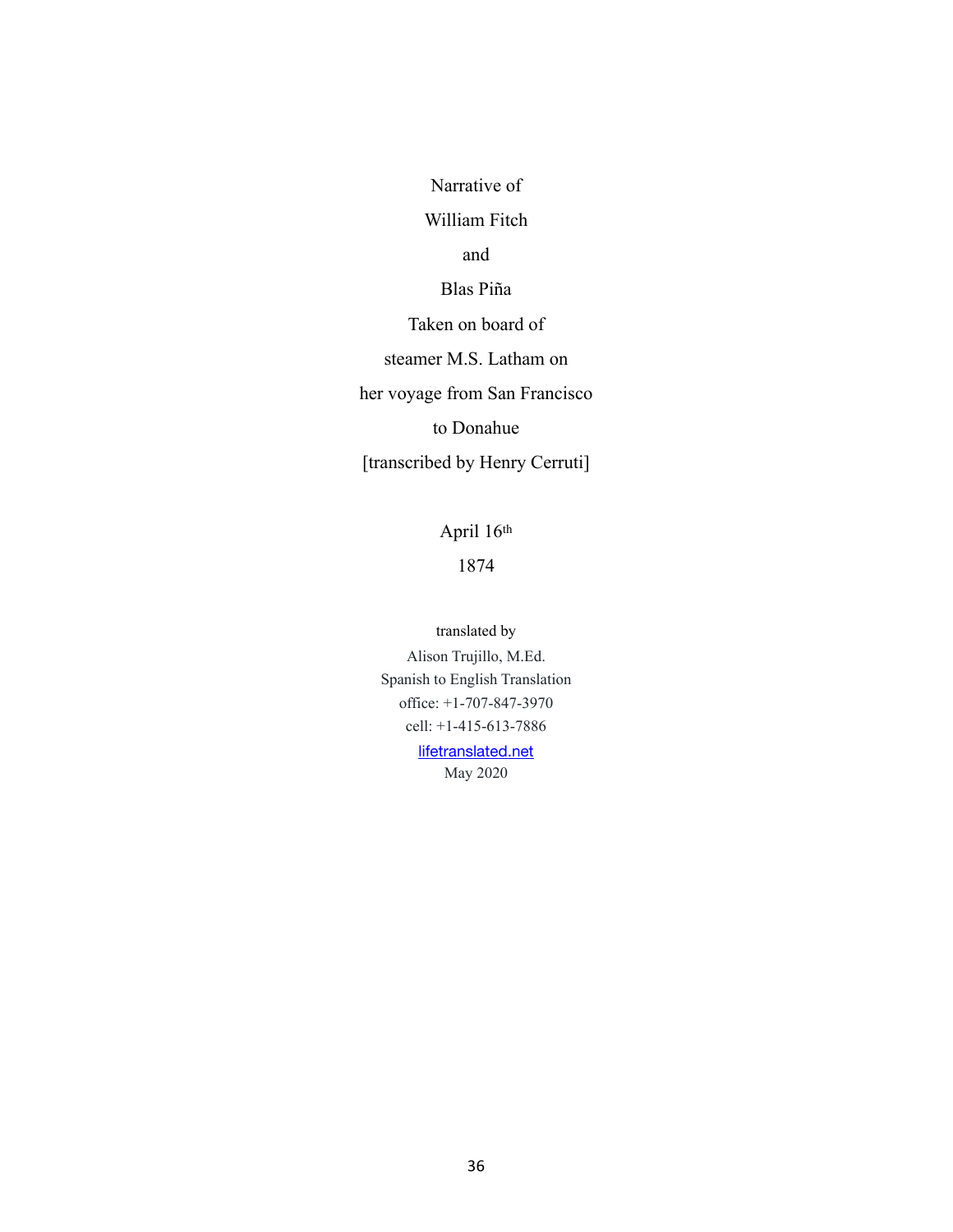Narrative of William Fitch

 My name is William Fitch. I own a vineyard and fruit trees that produce enough to allow me to live with decency. I'm the son of maritime Captain Henry D. Fitch, originally from the State of Massachusetts. He arrived in San Diego on his ship in 1822, at which point he fell in love with Miss Josefa Carrillo, who returned his love. Governor Echeandía was opposed to their marriage. With the help of Pio Pico, Henry took Josefa aboard his ship and went with her to Callao, where they were married in the metropolitan church. After being married, the newlyweds returned to Callao, from which point they set sail for San Diego. They brought a cargo of Jiangsu silks (very few), cloth, clothing, gunpowder, oil, wax and various other sundries with them. Said cargo was unloaded in San Diego, where my father had the good sense to open a shop where he stocked all he had brought from South America. Loading his boat with tallow, blubber, and countless leather hides, he dispatched his boat under the command of his first pilot, who returned to San Diego sixteen months later, bringing an assortment of American goods.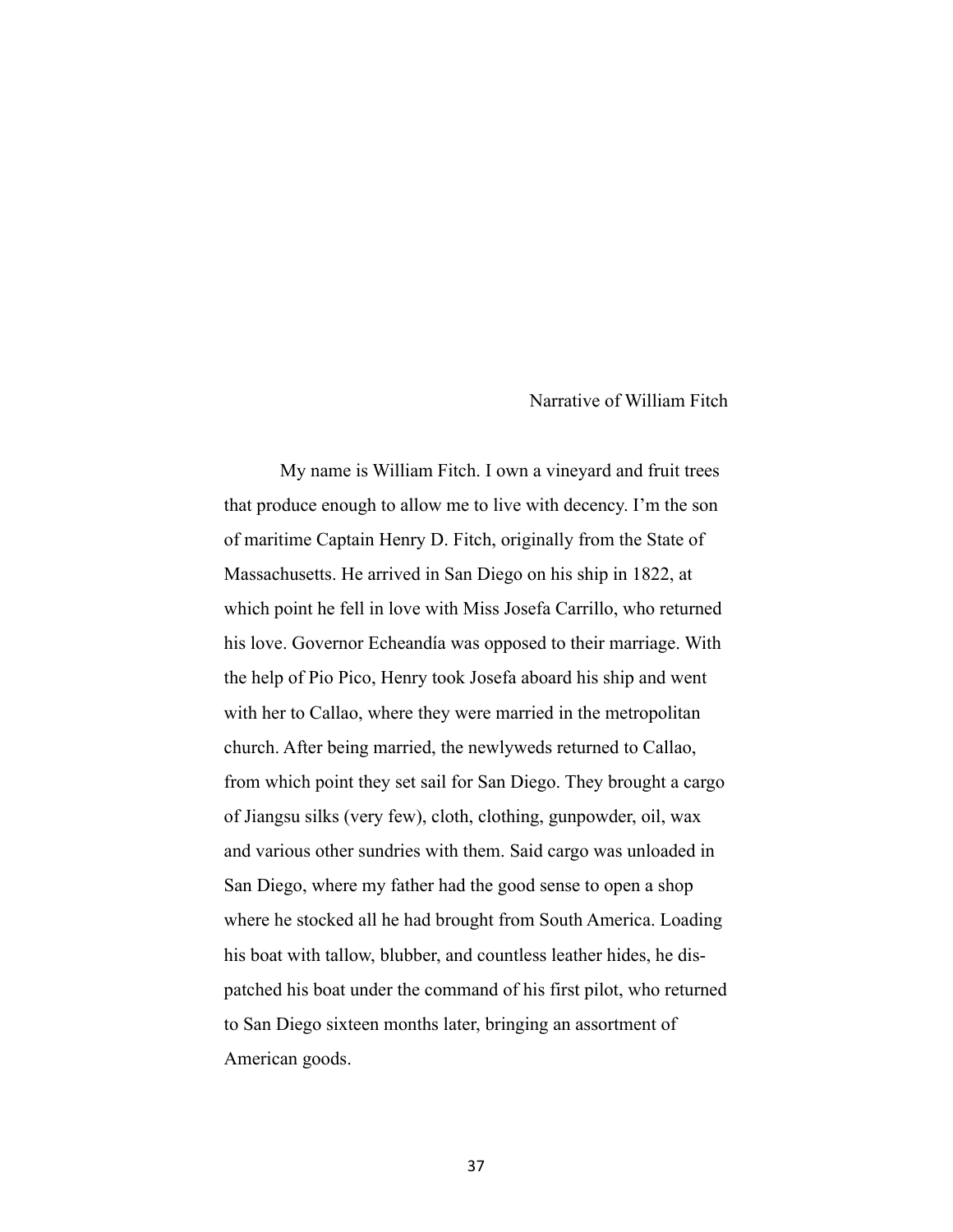My father, Captain H. D. Fitch, died in San Diego on June 20, 1849. He left behind seven legitimate sons and four daughters, of which one daughter died in 1850; another daughter died in 1854. My older sister [Josephine Fitch, 1837–1914] married John Balash [John Nicholas Bailhache, 1828–1902], who was born in North America to French parents. She and her husband still live in the Russian River area, where they own homes and land. The American John Grant married my second sister. [Isabella Fitch, 1843– 1861] However, my second sister died, and he courted and married my younger sister [Maria Anita Fitch 1848–1933]. They both live in the Russian River area, where they are well off.

# Carrillo Family

 The Carrillo family is from San Jose del Cabo. One of the daughters [Francisca Maria Felipa Benicia Carrillo 1815–1891] married General M. G. Vallejo, former landowner of Petaluma and Sonoma. He was a very powerful man before the arrival of the Yankees. He was celebrated for owning a good library but not well liked by those of the lower country, called "los abaqueños." They considered him too aristocratic on account of his land. Another daughter [Maria de la Luz Eustaquia Carrillo, 1814–1890] was married to Captain Salvador Vallejo, who was celebrated for his battles with the Satiyomies Indians. He was known throughout the state as Zampay's victor and as someone who loved fighting bears. He wasn't arrogant; he was someone who loved to fight, but was generally loved by all. Another daughter by the name of Ramona [Maria Ramona de Luz Carrillo, 1812–1886] married Captain Romualdo Pacheco, a member of the Army and a man of great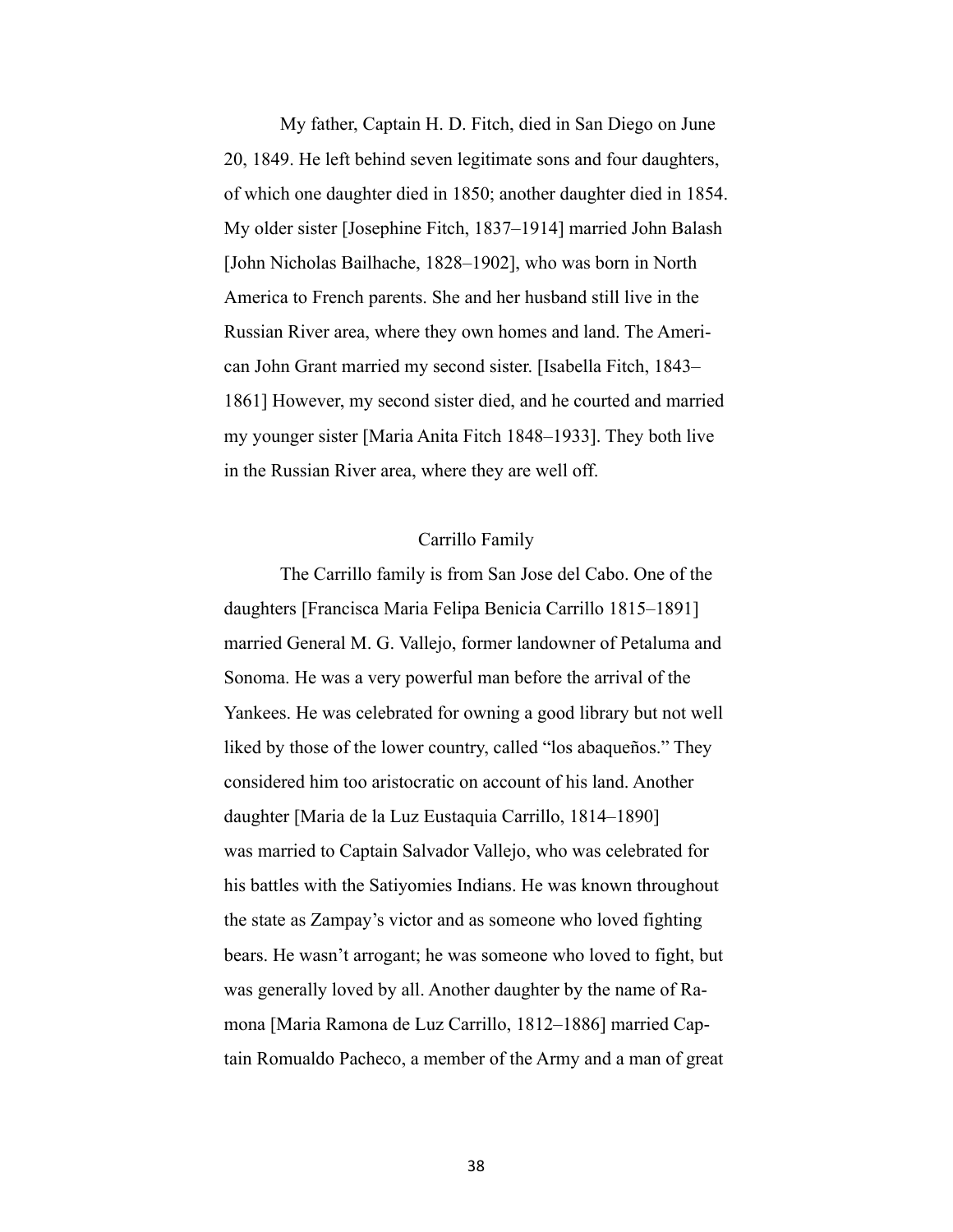esteem. He was killed by Avila, a Californio, who shot him in the heart.

 When asked if he remembered any more details about the life of Captain Romualdo Pacheco [1795–1831], he said that he did not remember anything else, but that I would do well to visit his mother, Mrs. Josefa Carrillo Fitch in Healdsburg, who would be pleased to meet and to share any facts that she can remember. I'll add that my uncle is here, and he is able to answer questions and elucidate any matter.

# What the uncle knows

 My name is Blas Piña, and I own a ranch in Mendocino County, where I live with my family. I'm the son of Lazaro Piña, an Officer of Merit who died in the battle of Cerro Gordo, a fatal day for my countrymen (back then), due to the fact that they succumbed not to the courage but to the astuteness of the Yankees. I was born in Monterey, California on February 9, 1823. I'm not a well-educated person. When I was young, the schools were bad and few and far between; they were also only open four months per year. Some schools had secular teachers, and in others—and those were the best—the priests were the teachers. Instead of teaching their pupils, many of the teachers in the secular schools made the students do housework. Sometimes they would send the students out to collect firewood, and sometimes they would send them out for water. In San Rafael, there is a small plant underground used for soap and washing up. Instead of watching over the kids at school and teaching them grammar and other useful things, the schoolteachers would send the pupils to search for amoles (the name of the plant I'm referring to). When they had a large quantity,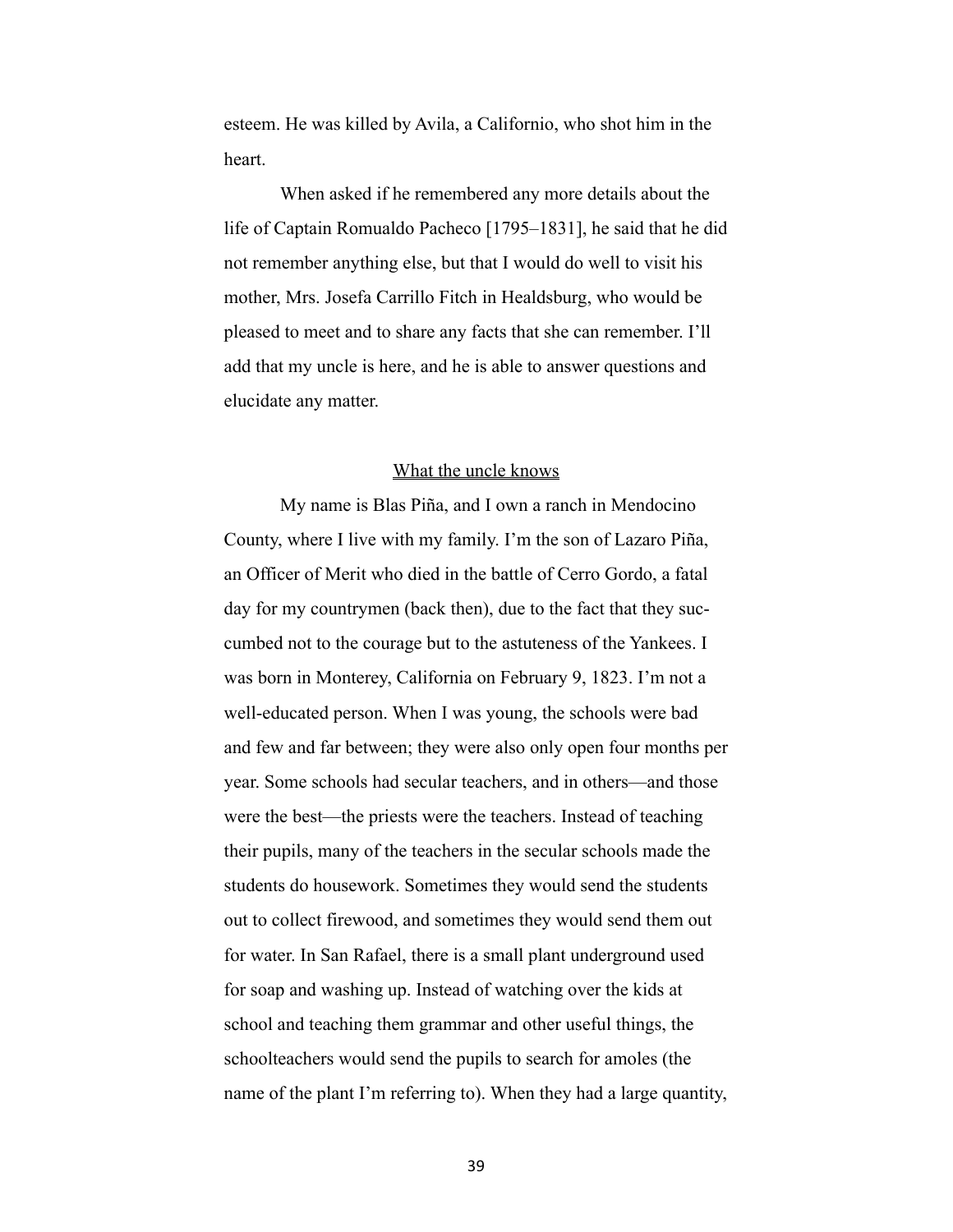they would sell it for money and would exchange it with the ranchers for fine soap or lard. At one time, I don't remember exactly when, there was a Mr. Hartnell [William Edward Petty Hartnell, 1798–1854] who was associated with an altar server named Short. Short was also an enlightened man who had been exiled from the Sandwich Islands by the king of the Kaualios. He opened up a school for wealthy youth in Monterey [El Seminario del Patrocinio de San Jose or Colegio de San Jose, 1833]. This meant that the teachers were very good, but there were few pupils. They decided to close the school. After the closure of this educational establishment, people with resources sent their children to be educated in the Sandwich Islands. There was a good education there, and the French consul, at the plea of Governor Juan B. Alvarado—who was, without a doubt, the best patriot that Alta California has ever produced—took over the interests of the young Californios who came to him for advice and protection.

 I am the first Californio that the Yankees took prisoner. This was upon the arrival of the adventurers who were later known as "bears." The name was given to them because, after taking the two Vallejo bothers, Colonel Victor Prudon and the American Jacob Leese prisoner in Sonoma, they took a woman's petticoat and painted a bear upon the fabric. (The bear was so poorly painted that it looked more like a pig than a bear.) I was pasturing one hundred twenty-six horses belonging to Commander General Castro when all of a sudden, as my companions and I were smoking corn-husk cigarettes, ten Yankees fell upon us, seizing our weapons, clothing, and horses. Our captors took us upriver to General Fremont, who back then was called Colonel. After asking us some questions about the town, our culture and the living condi-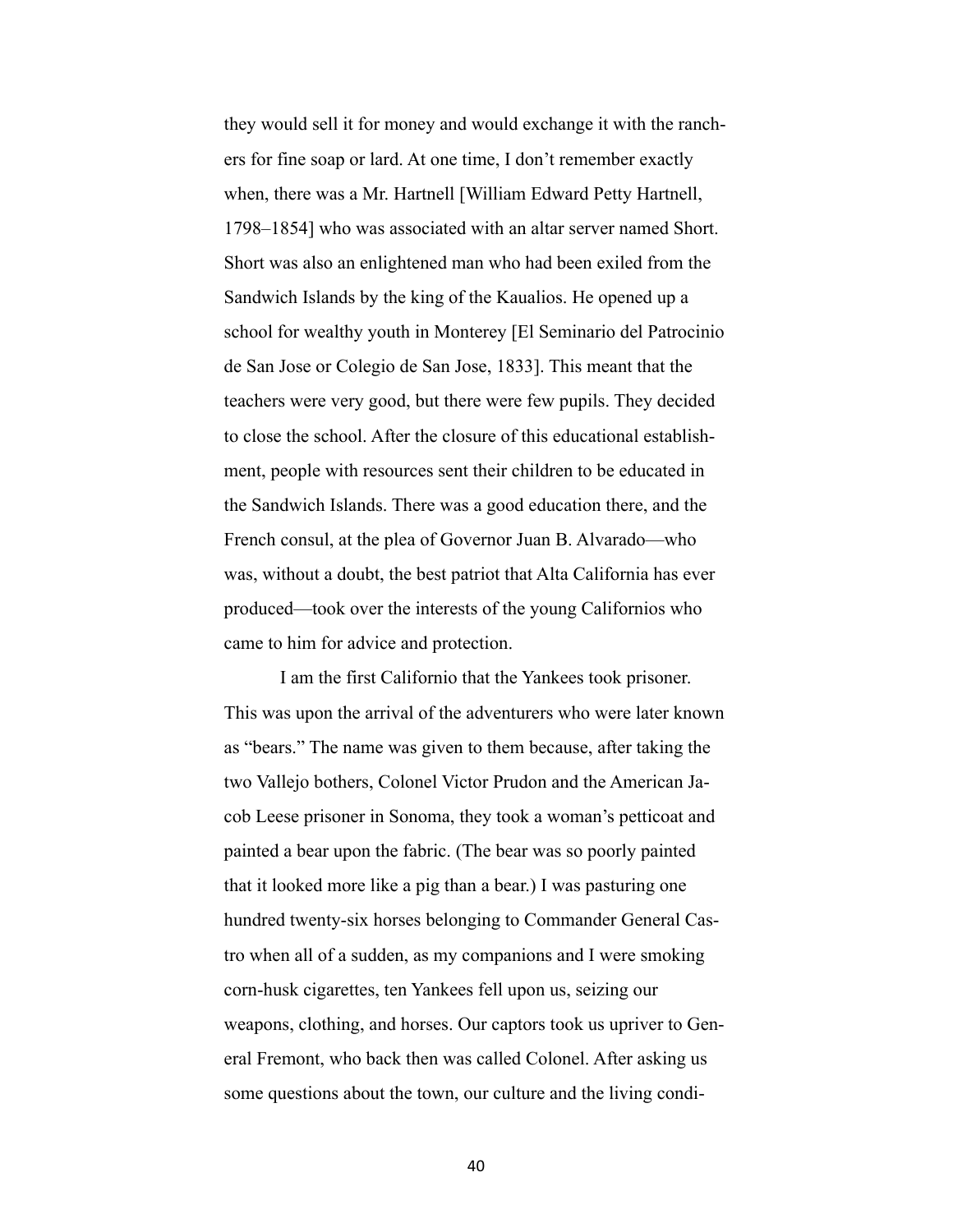tions of my countrymen, he gave a saddled horse to each of us, returned our clothes and weapons, supplied us with three days' worth of food and gave us back our freedom. Free, we headed to San Jose, where we found the town to be calm. A few weeks later, the Americans began to take saddles and horses, and people were full of indignation. They spoke out, with the uprising headed up by General Commander Colonel Jose Castro and helped by officials Jose Antonio Carrillo, Manuel Torres and others who I don't remember. The uprising wasn't well-directed. It wasn't generally supported because there were many people in the country who sympathized with the Americans. It ultimately failed. This was no surprise because the Americans were united, and we were divided. Our people knew how to fight well amongst themselves or against the Indians; however, we were not accustomed to battling well-organized troops that were skilled in the art of weaponry and lead by strong officials—such as the mariners who headed up the strong and valiant troops who disembarked from battleships in the port of Monterey under the orders of Commander Sloat.

 As far as the Indians were concerned, I remember that the Asochamais Indians lived in the Mayacamas Mountains. They were bordered to the north by the Satiyomies Indians. Both tribes were called "guapos," meaning "braves." They had repeatedly defeated General Vallejo, who had only been able to maintain control thanks to the cooperation of missionary [Chief] Francisco Solano. With his Suisun fighters, Solano stopped the Satiyomies' encroachment and guarded the entire border up to near the Mokelumne River. Solano was also the commander who defeated Zampay [chief of Yoloytoy tribe and Rancheria], the most astute, cruel Indian that has ever lived in the northern region of Alta Cali-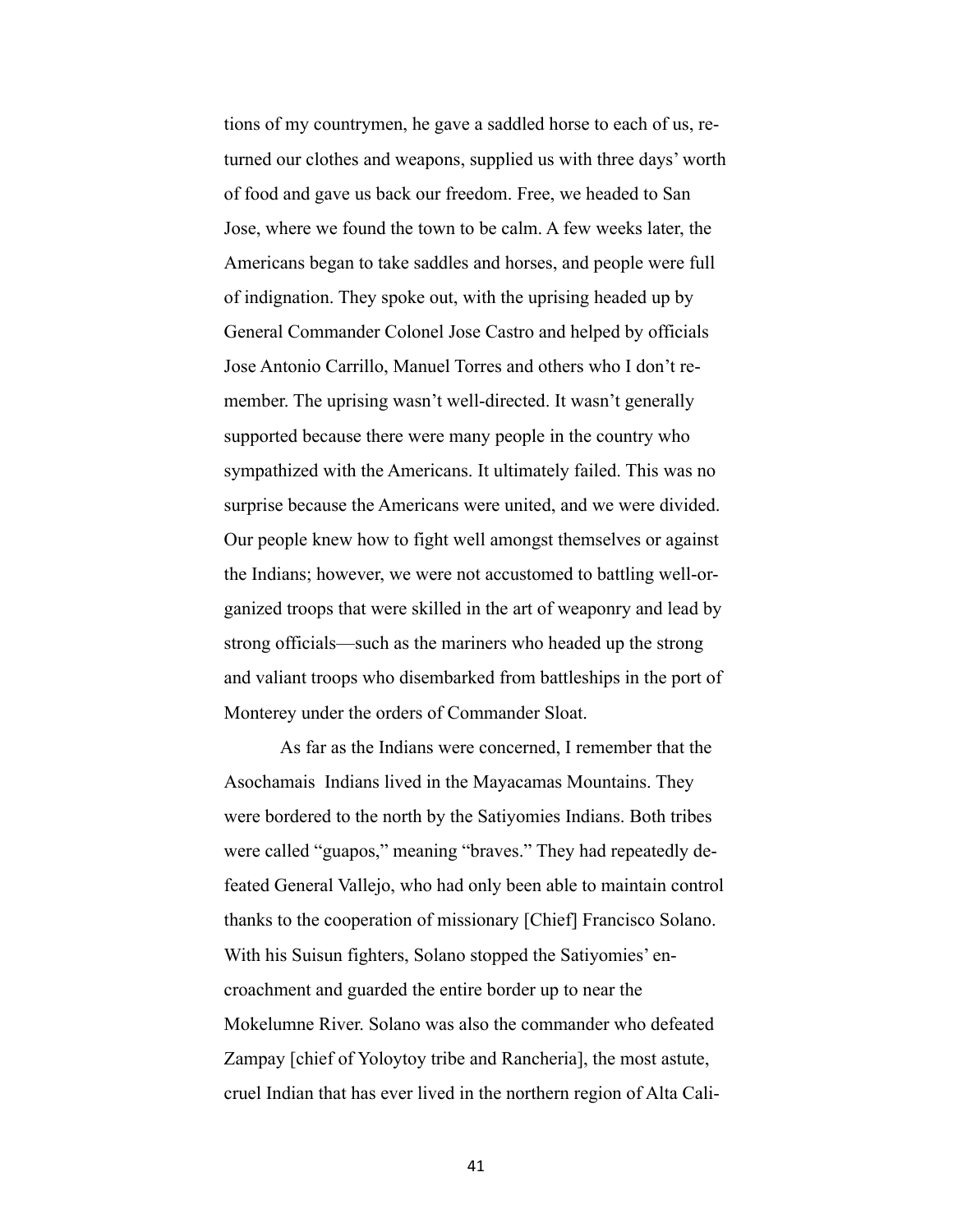fornia. Taking advantage of our own discord and the arrival of the Americans, the Indians came to fight close to Sonoma, killing people and stealing horses. I won't even begin to tell about the cows they killed solely for the purpose of ripping out their hearts. The hearts were a food source enjoyed by those Indians and also by the Yuvacheas and Boqueas Indians who lived in the highlands that now form part of Mendocino County. Those four families of Indians fought amongst themselves frequently, but would band together from time to time to attack civilized people.

# Food

 Instead of bread, our mothers, sisters and women made tortillas. They ground the flour in metates, which were also called "three-footed stones."

#### Corn

 The soil was plowed in some areas to plant corn. Those who cultivated small plots would cut a stick and give it a sharp point. They would use it to pierce the earth, depositing the seed in the hole and covering it with a bit of soil.

 Corn was cooked in water with lime to prepare it for tortillas. The lime was found on the outskirts of Santa Cruz. Lime would peel off the shell of the kernels without imparting a bad taste. Grain was also ground in metates in primitive times, but water mills were built in Petaluma and other sites in the south in 1838. Alexander Bell's [Dr. Edward Turner Bale, 1810–1849] Petaluma mill ground one hundred pounds of grain per day. A few years later, large mills that ground up to twenty bushels were built. There were also mills built in a way that I will explain: These mills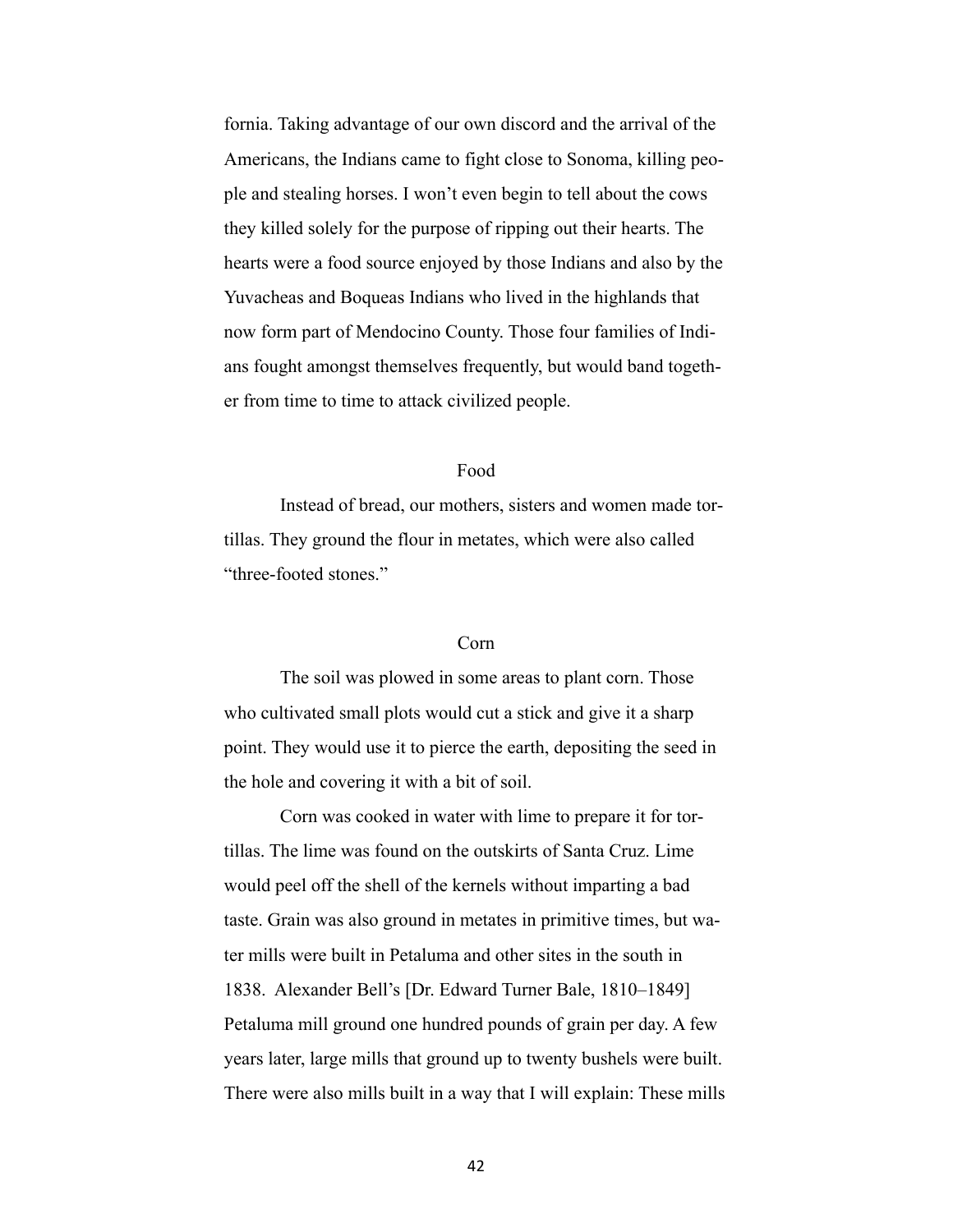were made up of two or three smooth stones in one part. From there, another stone was placed on top, held with a piece of iron obtained from the iron dowels aboard the ships. A rod was tied to the dowel, and there was a hole in the rod. A horsehair cord that we called "mecate" was threaded through the hole in the rod. This cord was tied to a horse, which would turn in circles around the stones, thus grinding the grain. This type of mill was called an "arrastra" or "drag-stone" mill.

# Entertainment

 We fought bears against bulls. We would tie the hoof of the bull and the paw of the bear together. Sometimes the bull would come out the winner, and sometimes the bear would prevail. A lot depended upon the age of the respective animals. We would take the bears from Mount Diablo, capturing them with four-strand lassos. These lassos were made of rawhide by Californio ranchers. First, the rawhide was dried in the sun. After drying, the rawhide was re-soaked; once well-soaked and beginning to smell, it was cut into thin, one-inch-wide strips. They were then woven into fourstranded braids.

# Food

 I forgot to tell you that in 1842 Mr. Bell [Dr. Edward Turner Bale, 1810–1849] already had a lovely mill in the Napa Valley. A certain Mr. Yount [George C. Yount, 1794–1865] had one of the same types not far from Sonoma Valley.

# Clothing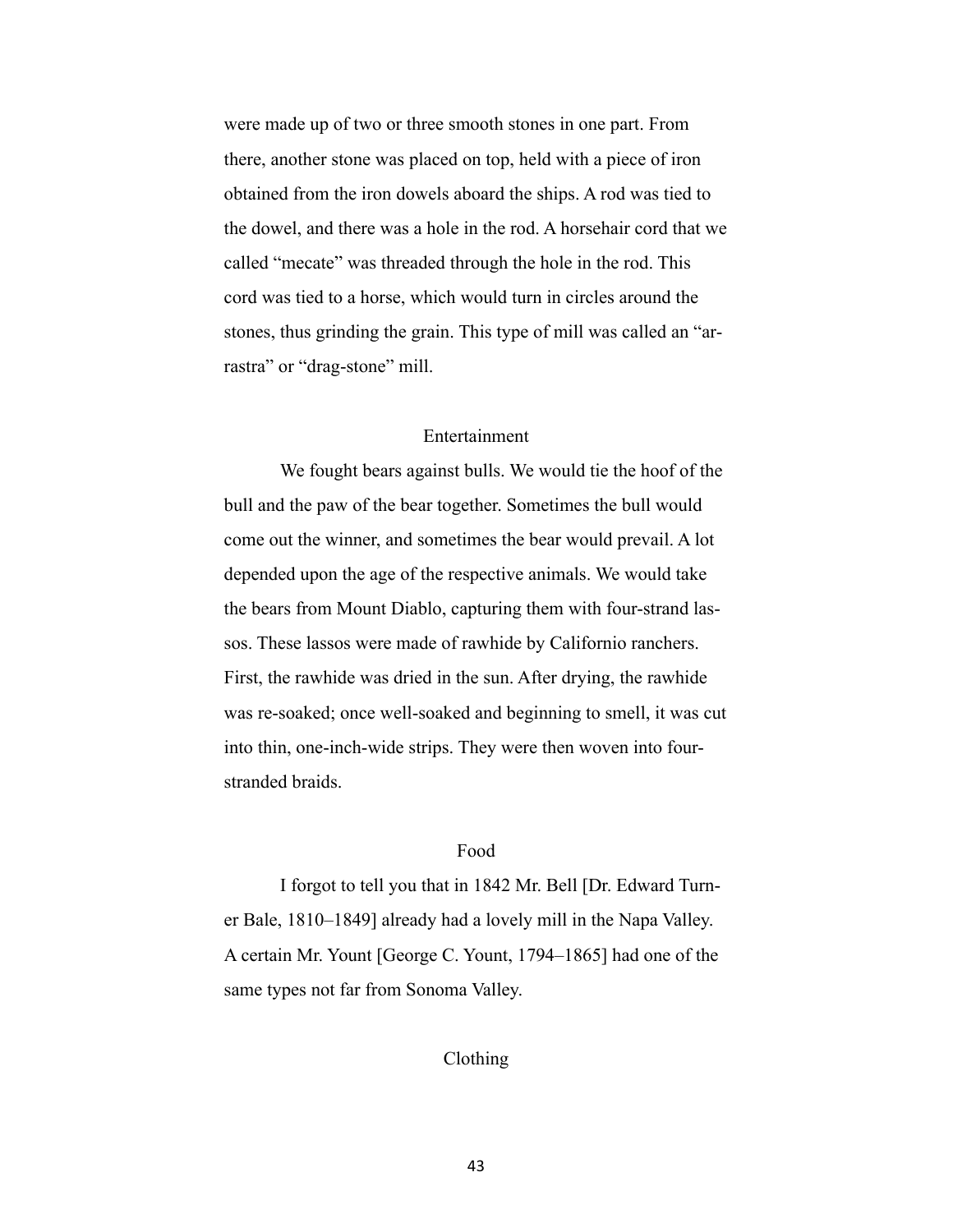Men wore corduroy cloth shoes. They also wore jackets and low-profile, wide-brimmed hats. Men would place cords of gold or silver thread around the brim of the hat. Sometimes they would use a string of beads, which we called "chaquiras" but that the missionaries called "chaplets." When it was raining, men would cover their hat with a thin yellow oilcloth.

 Men used leather wingtip boots or heeled leather work boots. They made the boots with suede or calfskin. Most parts were made domestically. They tied the upper part of the boots with fastenings made of silk-woven ribbons of various colors. They used shoes called "del veruchi" and another type called "big shoes." The shoes called "veruchi" were tied on the outside, and the "big shoes" were tied in the center of the foot with thin straps or with cords.

 There were also men who wore shorter pants that reached only to the ankle. These pants had a six-inch slit that was open on the outside where men would place silver or metal buttons according to their means. These short pants had a fly with a buttonhole that was closed up with a beautiful silver or copper button, based on the wearer's wealth. Wealthy people's buttons carried a stamp of the Mexican eagle. Pants were tied with a beautiful silk or crepe sash and tassels of gold or silver thread. The ends of the sash were worn either one on each side or both on the same side, but never in the center. Men also wore sleeves of blue, brown or black fabric, with silk or velvet sleeve openings. Silver or gold thread was sewn around the opening. Men had braids like the Chinese, but they didn't add false hair. In 1840, they began to stop wearing the braid and adopted the look of short hair. The back of the hair was cut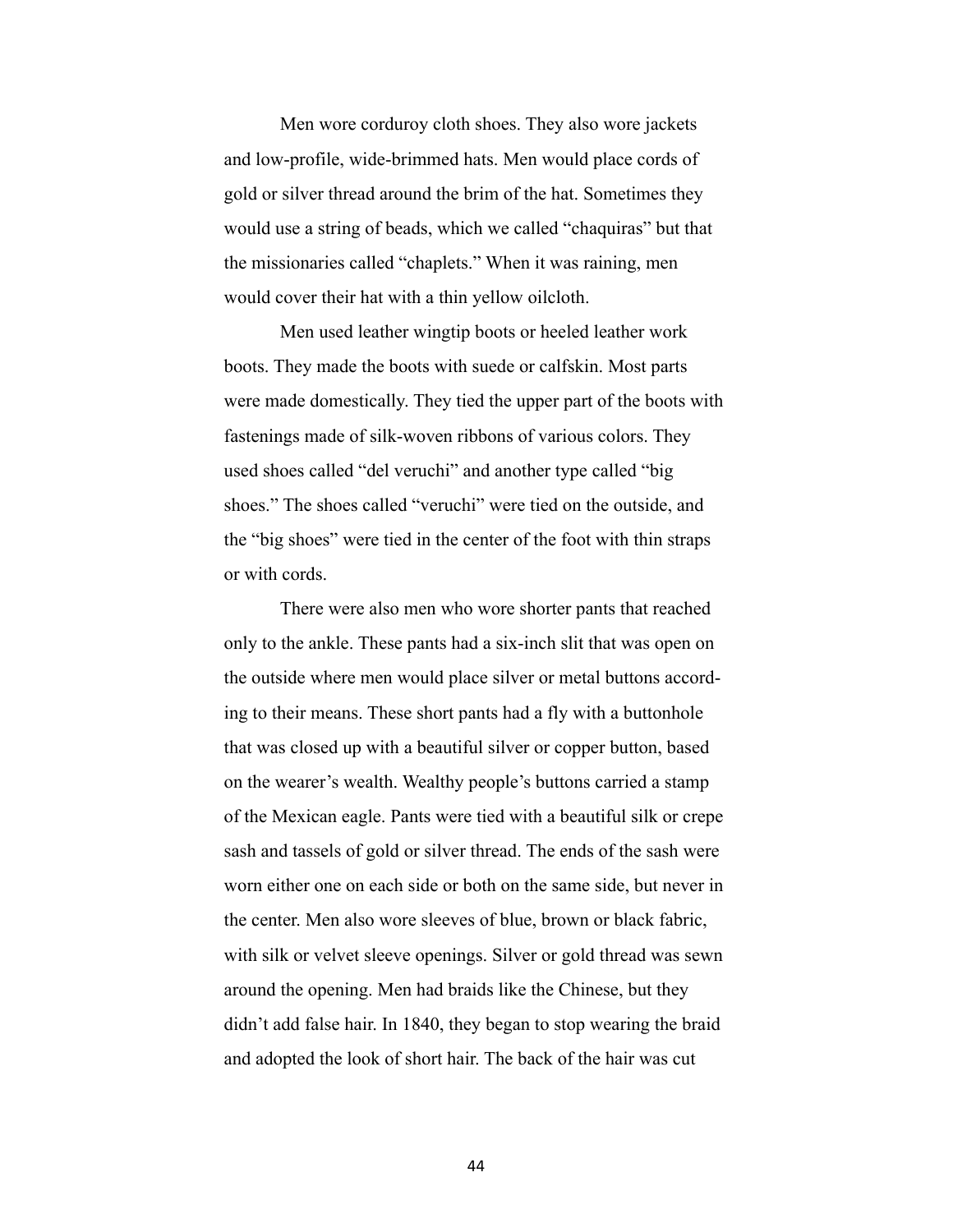very short, and the front part was left very long. This hairstyle was called the "fury" haircut.

 In the past, women wore their hair in a single braid, and then they began to wear two braids. When wearing one braid, they would twist the hair in the center of the scalp, calling it a "chignon." They kept the chignon in place with an antler or tortoiseshell comb, based on their means. I remember that Mr. Fitch brought back four women's hair combs made of pure tortoiseshell from one of his journeys to Peru, and he sold the combs for six hundred pesos each. One of the combs was sold to Jose de la Guerra y Noriega, a retired captain, who gave the comb to his wife as a gift. She was the daughter of Mr. Raimundo Carrillo. Another was bought by Mr. Mariano Estrada, and another by Mr. Joaquin Maitorena—who was shortly thereafter chosen to be a member of congress—and I think Mr. Vallejo bought the last one. Some women wore petticoats, and others wore tunics. They covered their shoulders with silk or linen shawls. The shawls came from Mexico and also from Peru; they were six or seven feet long and two or two and a half feet wide. They would place the center of the shawl on top of their head, and wrap the ends around the shoulders, with the right corner to the left and the left corner to the right, thus crossing them and covering the mouth. Poor women wore petticoats and a dress over the petticoats, plus a scarf upon the shoulders. The fabric covered their chest, and they would secure it with brass pins or even fish bones. Women wore low sandals called "chanclas," and they wore closed-toed shoes in winter.

Food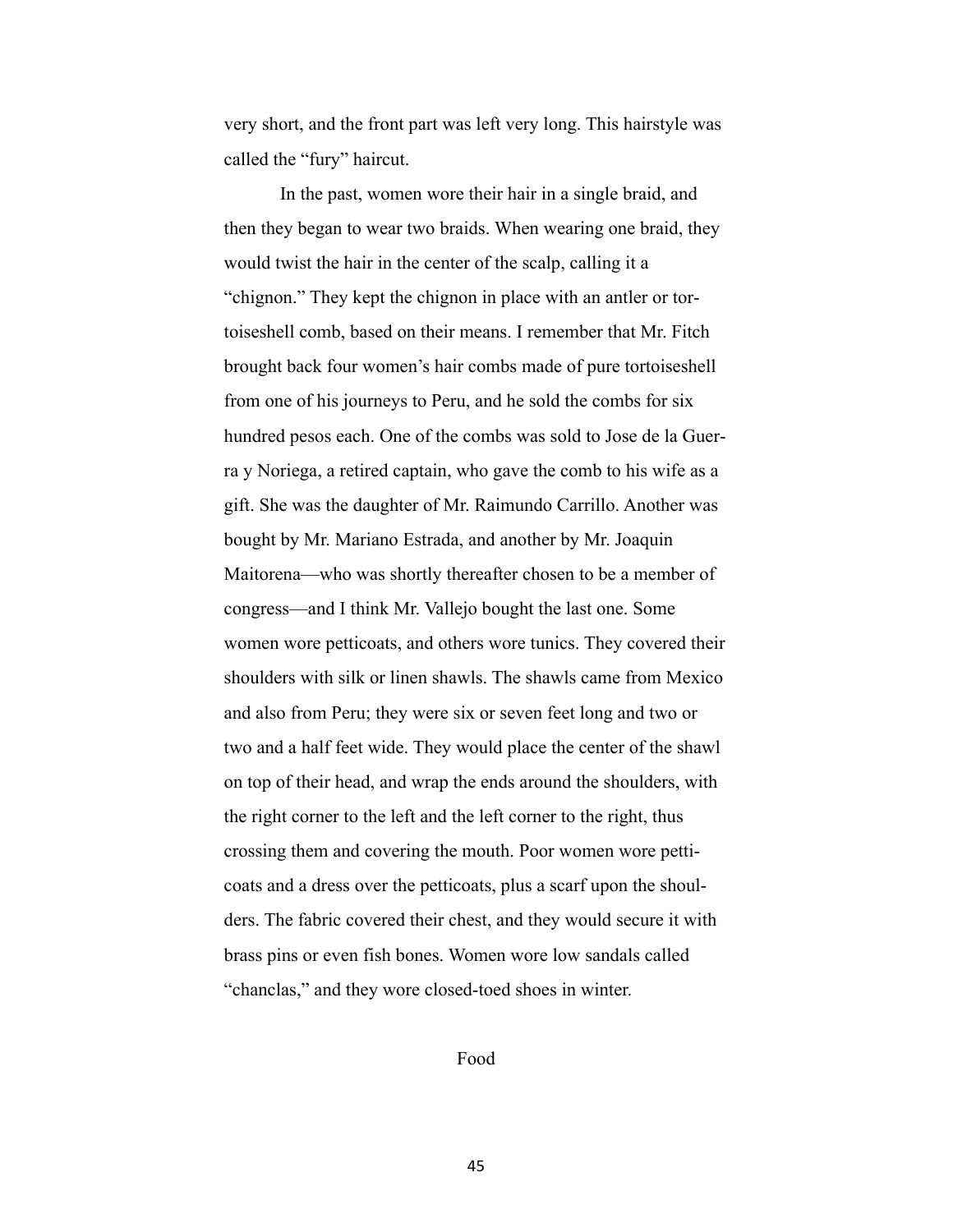Women milked the cows and made both aged and fresh cheese. Fresh cheese was called "asadero" and made in the form of a circular tortilla, but much thicker. *(illegible)*

 Men planted corn, potatoes, beans and grains. Most only planted enough to feed their families, but those who ran the missions cultivated large swaths of land with the help of the Indians. Their produce was sold to the Russians or to ship captains.

### Manufacturing

 There were factories that made striped—as well as black and white chevron-print—serapes in Petaluma, San Jose, Santa Clara and the other missions in the central part of Alta California. The fabric was woven from tree husks and roots. Hides were tanned with green oak bark, a tree that the Americans call "live oak." The oak stays green year-round. Hair combs were made with cow horns, and reins were made with horsehair. Cow tails were used to make rope and reins.

### Cattle

 My workers and I killed 1,300 cattle in 1843 on Captain Fitch's ranch. Some meat was made into jerky, and some was ground. The tallow was sent to the States in the cow stomachs or bladders, and the fresh horns were then rolled into the ground so that they could bend and be pierced with an awl, leaving them with only one opening near the scruff. Butter and fat were put inside that hole. These horns filled with lard were called "boots," and that's why the ship captains would write, for example, "I received these many boots, etc." when signing off on their bill of lading.